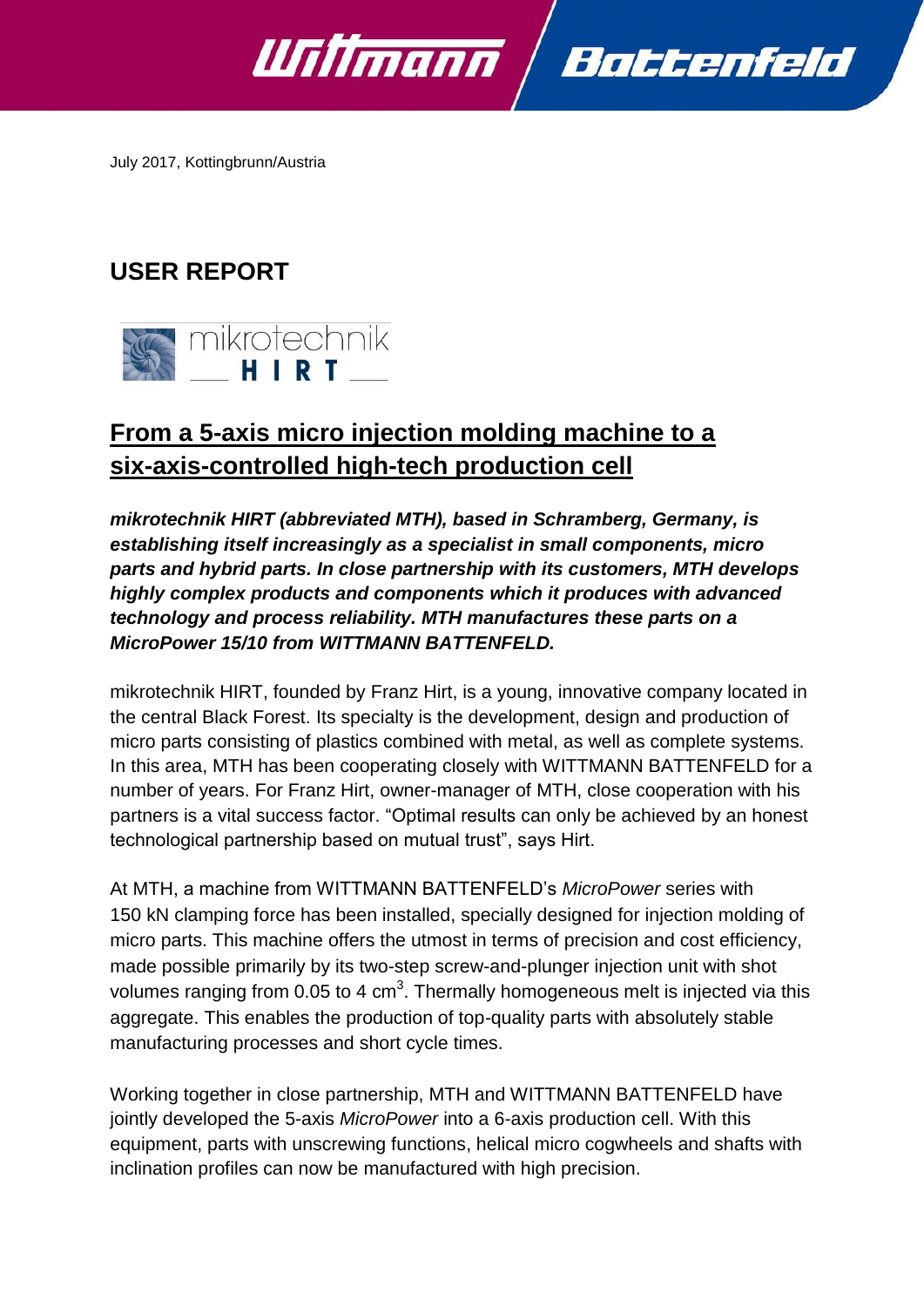Following mold opening, the cavity element inside the mold is driven by a toothed belt installed on the side of the mold to release the molded part for ejection. The ejector subsequently demolds the part with a servo-electric drive, and a new cycle starts as soon as the contour element has been returned to its original position.

Battenfeld

Willmann

The entire operation of the unscrewing unit is integrated completely into the machine's UNILOG B6 control system and operated from there. This makes it very easy for the user to address any conceivable unscrewing position with high precision. This function also makes it possible to drive thread cores inside the mold, for example to produce high-precision internal threads on molded parts. One example of an industrially produced part with such prefabricated internal threads is a focusing device used mainly in cameras to hold lenses in place and/or focus them, or in medical measuring devices to focus optical measurement systems.

MTH processes all types of thermoplastics. This also includes MIM injection molding. As a next step, micro thermoset processing is in planning. In its product development, MTH cooperates closely with renowned institutes and technology centers, in particular with KISW in Villingen, a partnership greatly appreciated by Franz Hirt: "To put it simply, we know and trust each other, and sometimes one look is enough to understand what the other person thinks and would like to have realized. This is the way to master even projects with a difficult start."

More than 40 years of experience in injection molding and stamping of parts as well as assembly of components in international companies have enabled Franz Hirt to develop his molds in-house and design them in 3D. His designs are developed with zero tolerance and high precision down to at least three decimal places. To achieve optimal manufacturing conditions, MTH cooperates with carefully selected suppliers in business relations developed over several years. These partners produce the mold components according to CAD and CAM specifications with a precision below +/- 5 µm for all stages and parts. Ejectors and drillings with a diameter of 200 µm alone present a special challenge in terms of manufacturing processes and accuracy. Only few manufacturers are able to fulfill the stringent requirements imposed by Franz Hirt. For example, the suppliers, which are selected according to strict criteria use 100 µm tools for cutting. Nevertheless, the success rate for the new molds is no more than 70% in the first step.

Manufacturing of the products developed at MTH is only possible with the best hightech 5-axis machines and experienced staff. For example, MTH drills bore holes into hard mold components with a 65 µm drill at about 60,000 to 80,000 revolutions per minute. Moreover, micro wire cutters with 0.03 mm wire diameter are used to cut extremely fine geometries, inclined parts produced in pairs and subsequently assembled into functional groups using special technologies. One customer of MTH is REINZ-Dichtungs-GmbH, domiciled in Neu-Ulm, Germany, an automotive supplier.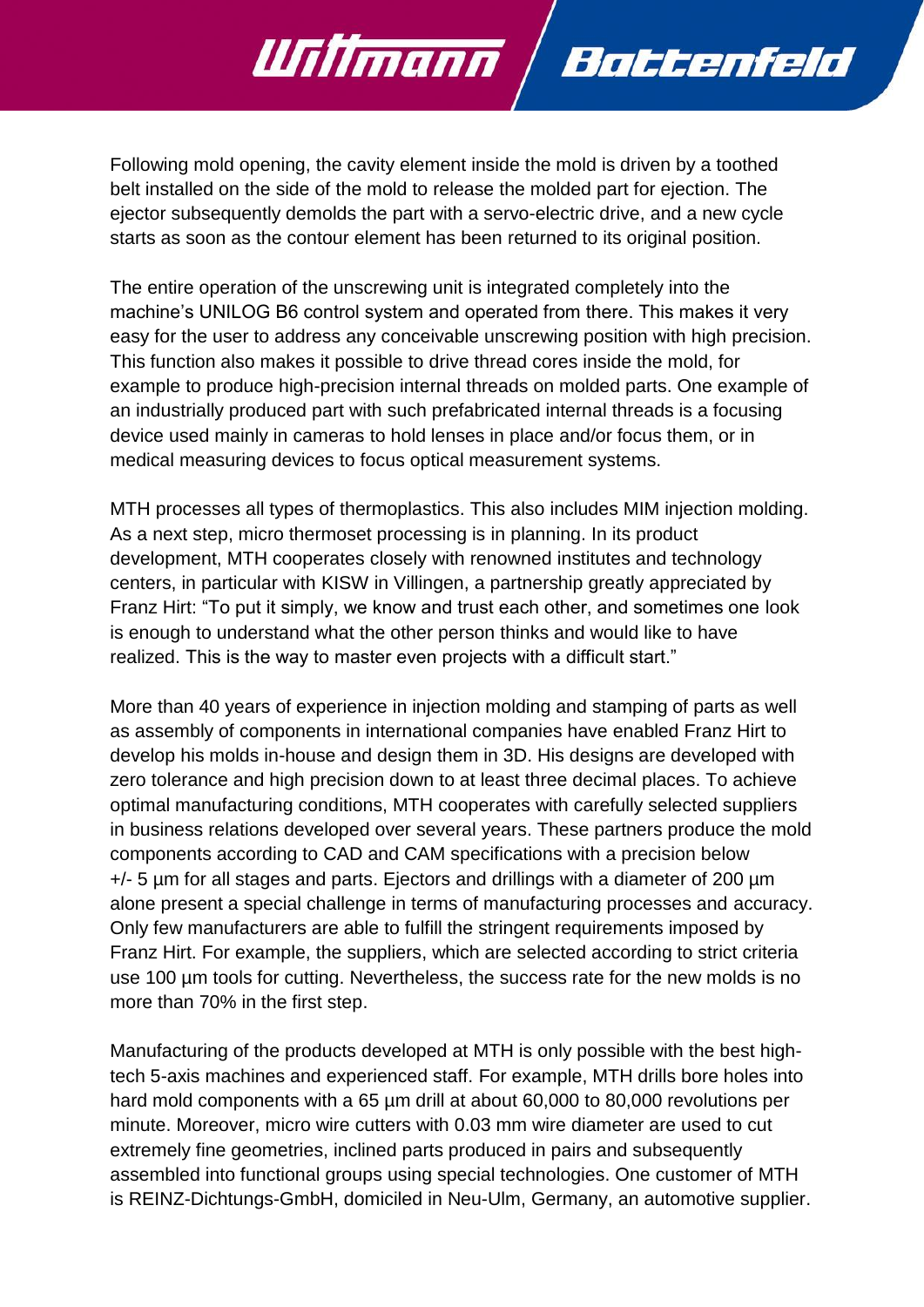Maximilian Birk, project leader for application technology projects in the area of plastics systems at REINZ, and his colleague Philipp Zedelmair, who is responsible for developing plastics systems, are both impressed by the products coming from MTH. "Micro parts such as those we develop and produce with MTH are hardly available anywhere else on the market. For us, MTH is exactly the partner we need for new developments in the micro parts segment", says Maximilian Birk.

Battenfeld

Willmann

Strategically, MTH with its current workforce of three is on a course of expansion and will continue to develop into a specialist in the course of 2017. MTH is working on projects which, from today's point of view, are expected to provide work for several machines. There is no doubt that the micro sector will continue to grow due to the trend towards miniaturization, and the next step will be nano technology. Franz Hirt is certain that the hybrid micro sector is still in its infancy and has enormous potential, especially in medical technology, electronics, communication and satellite technology, as well as in the automotive industry.

WITTMANN BATTENFELD and REINZ-Dichtungs-GmbH wish mikrotechnik HIRT the best of luck and success for the future.



**Fig. 1:** from the left: Philipp Zedelmair and Maximilian Birk from REINZ-Dichtungs-GmbH, Franz Hirt, MTH, Wolfgang Straubinger and Martin Philipp-Pichler, WITTMANN BATTENFELD, in front of the *MicroPower* 15/10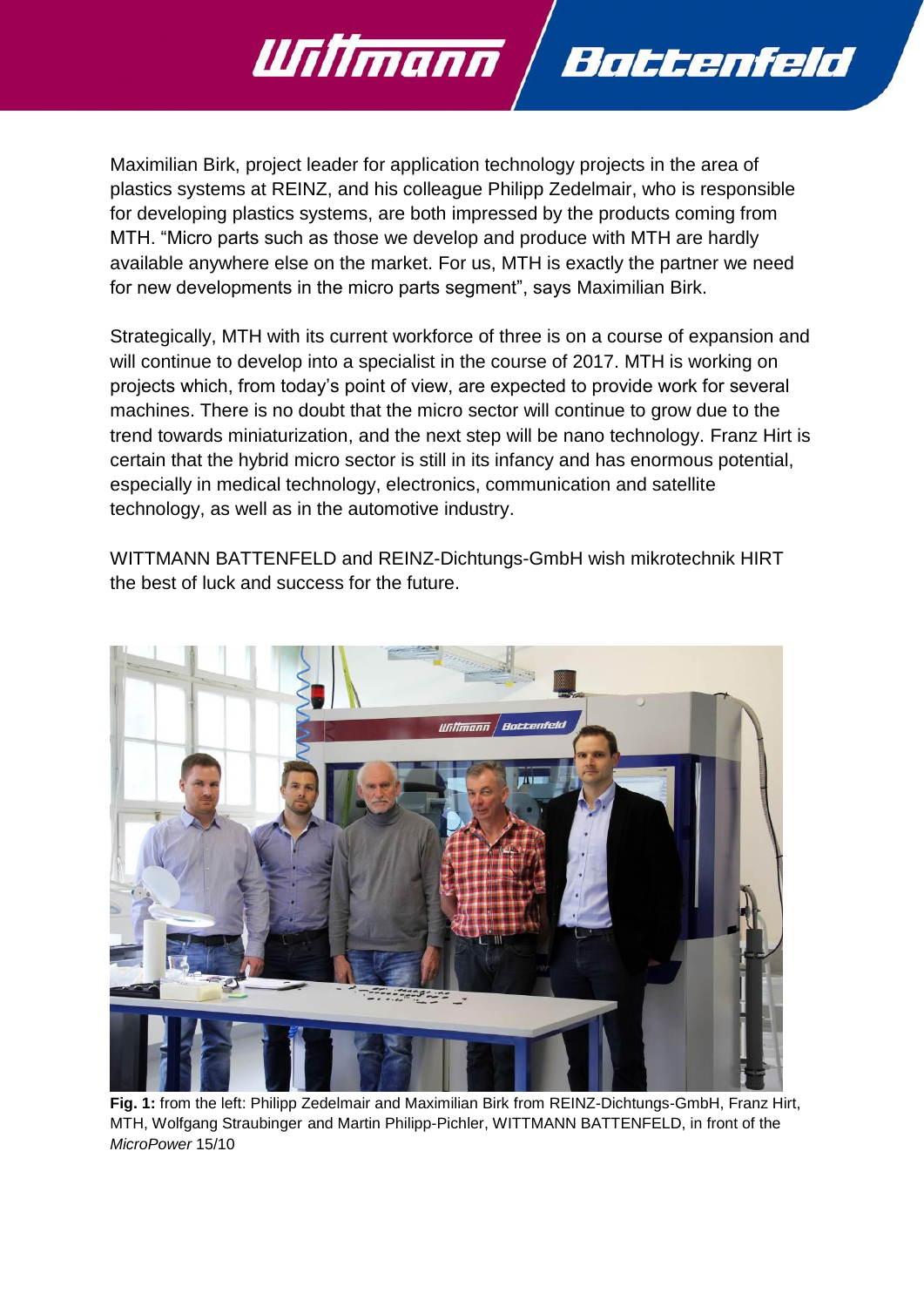



**Fig. 2:** Mold with integrated unscrewing unit (photo: courtesy of mikrotechnik HIRT)



**Fig. 3:** Focusing device – example of a part with an internal thread produced industrially on a *MicroPower*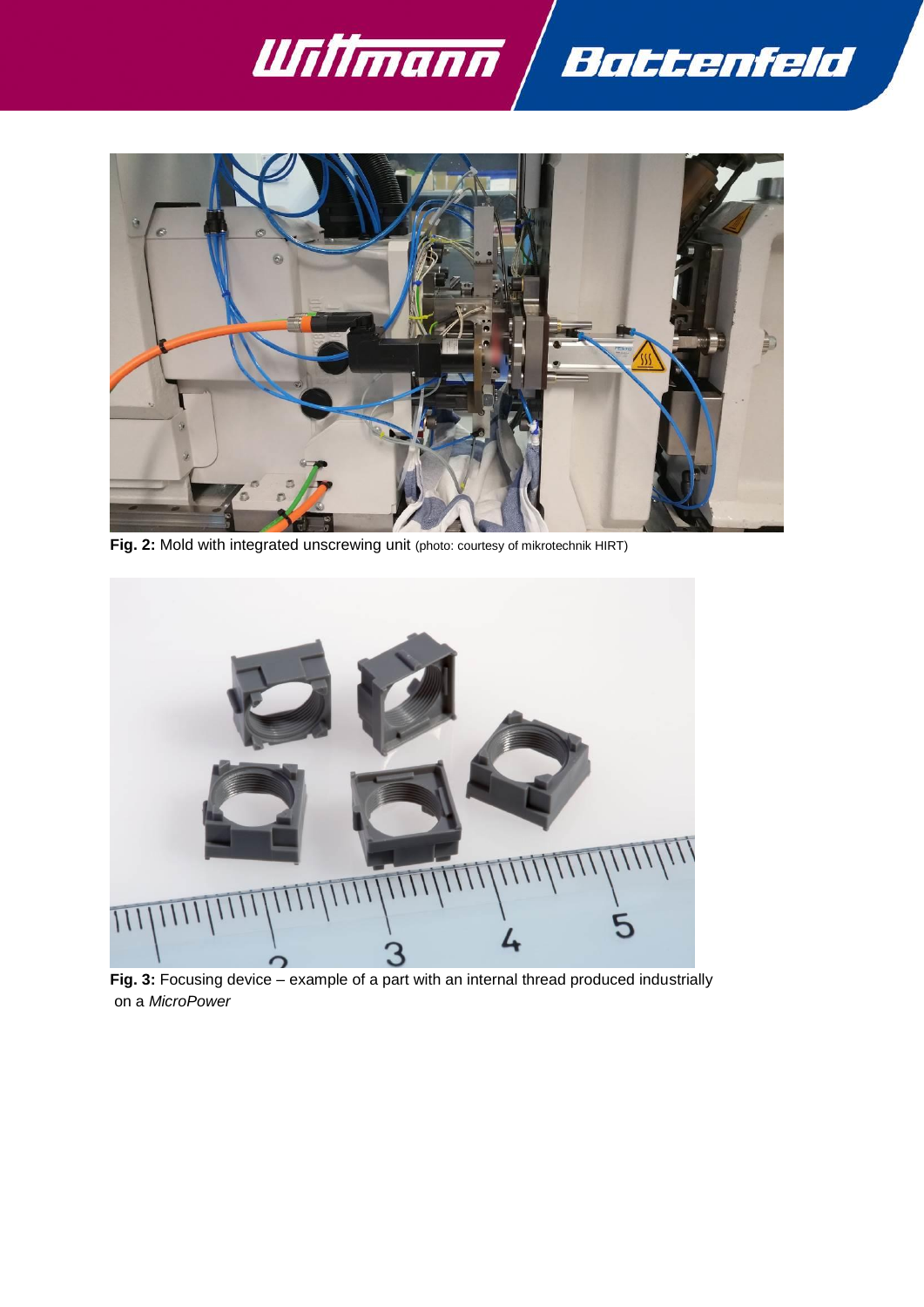



**Fig. 4:** 3D scan of a component (photo: courtesy of mikrotechnik HIRT)



**Fig. 5:** Cogwheel compared with other objects to illustrate its size (photo: courtesy of mikrotechnik HIRT)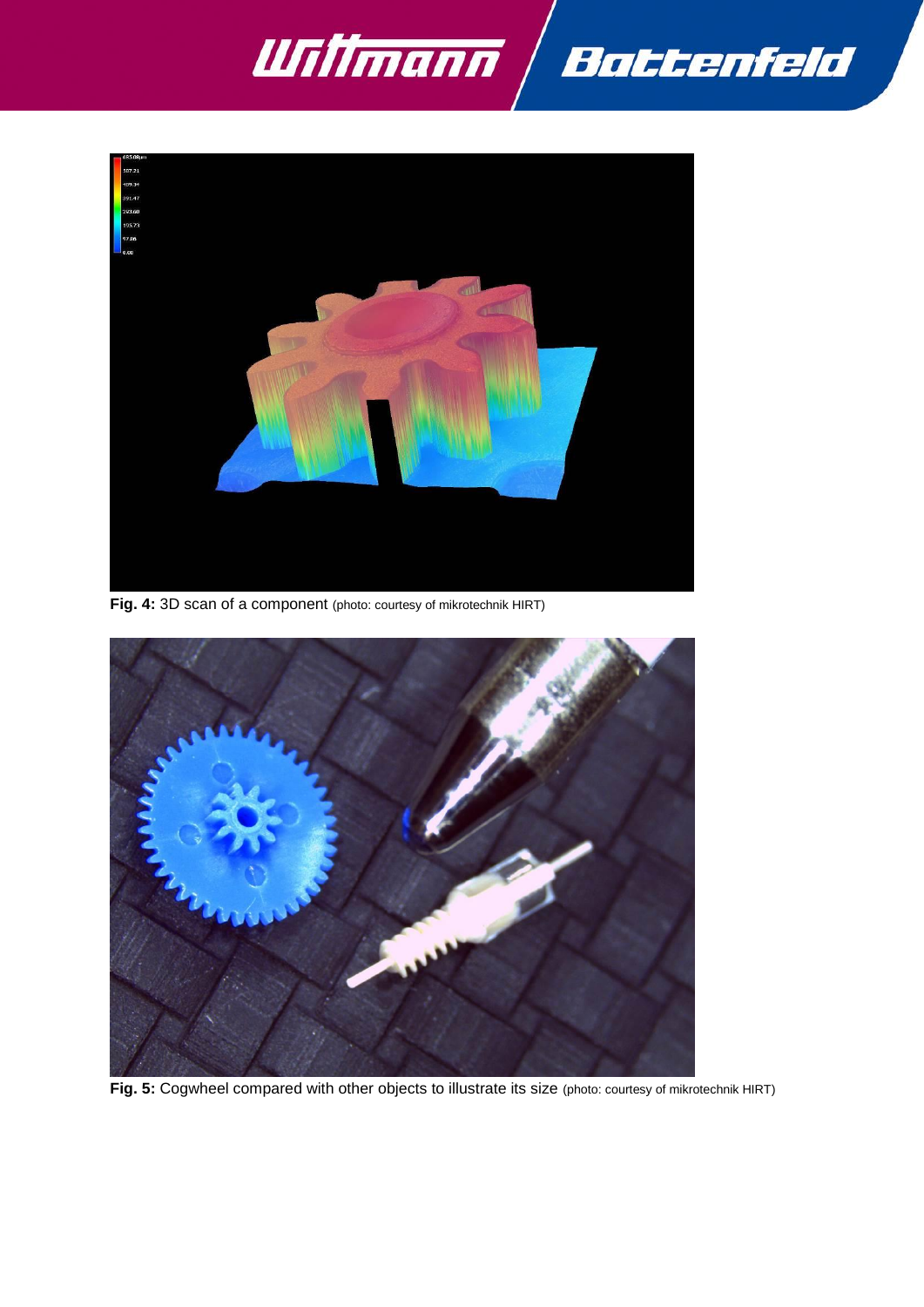





**Fig. 6:** Drain tube compared with other objects to illustrate its size (photo: courtesy of mikrotechnik HIRT)

### **The WITTMANN Group**

The WITTMANN Group is a worldwide leader in the manufacturing of injection molding machines, robots and peripheral equipment for the plastics industry. Headquartered in Vienna/Austria, the WITTMANN Group consists of two main divisions, WITTMANN BATTENFELD and WITTMANN, which operate 8 production facilities in 5 countries, including more than 33 direct subsidiary offices located in all major plastics markets around the world.

WITTMANN BATTENFELD focuses on independent market growth in the manufacturing of state-of-the art injection molding machines and process technology, providing a modern and comprehensive range of machinery in a modular design that meets the actual and future requirements of the plastic injection molding market.

WITTMANN's product range includes robots and automation systems, material handling systems, dryers, gravimetric and volumetric blenders, granulators, mold temperature controllers and chillers. With this comprehensive range of peripheral equipment, WITTMANN can provide plastics processors with solutions that cover all production requirements, ranging from autonomous work cells to integrated plantwide systems.

The syndication of the WITTMANN Group has led to connectivity between all product lines, providing the advantage plastics processors have been looking for in terms of a seamless integration of injection molding machines, automation and auxiliary equipment – all occurring at a progressive rate.